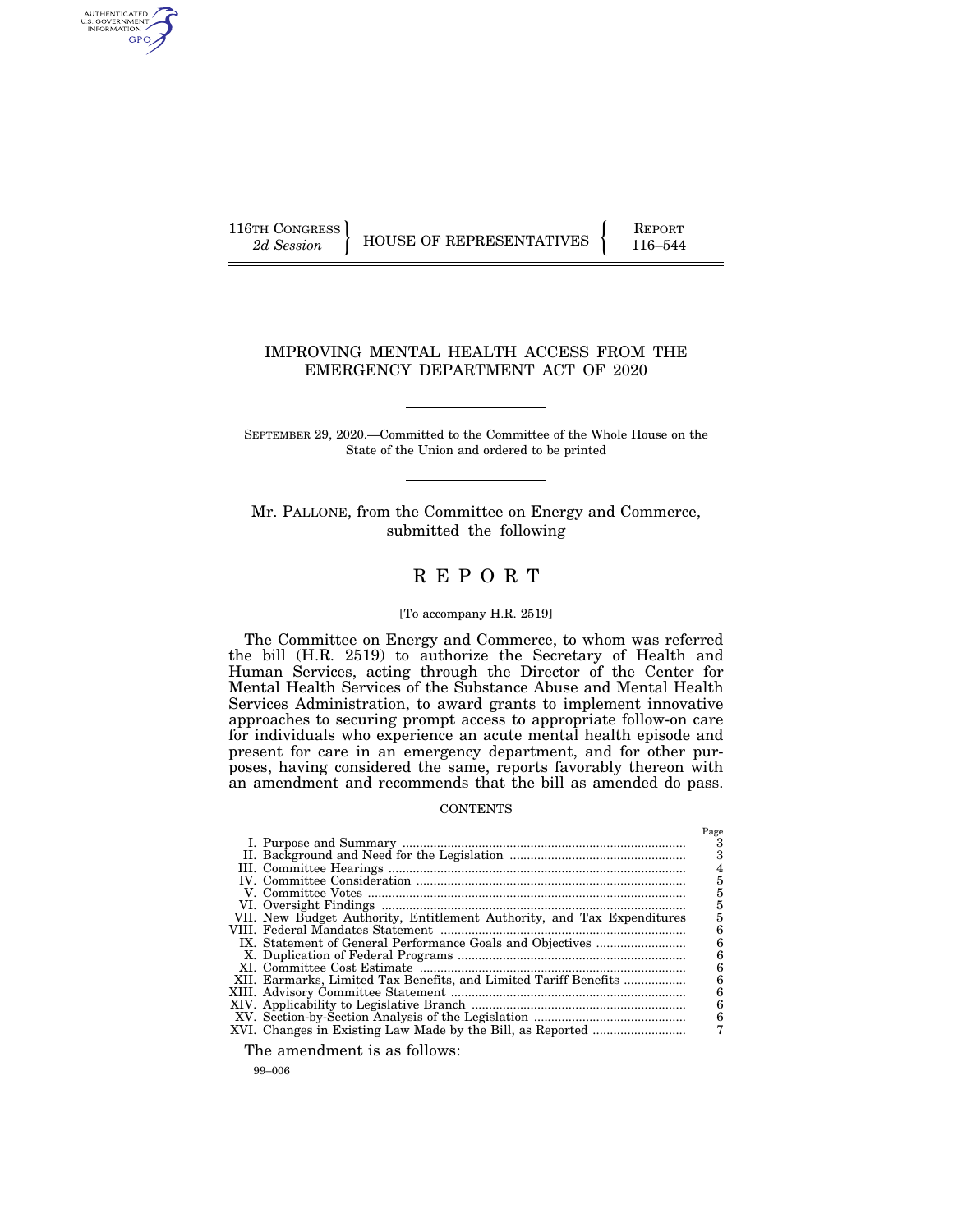Strike all after the enacting clause and insert the following: **SECTION 1. SHORT TITLE.** 

This Act may be cited as the "Improving Mental Health Access from the Emergency Department Act of 2020''.

**SEC. 2. SECURING APPROPRIATE FOLLOW-ON CARE FOR ACUTE MENTAL HEALTH ILLNESS AFTER AN EMERGENCY DEPARTMENT ENCOUNTER.** 

The Public Health Service Act is amended by inserting after section 520J of such Act (42 U.S.C. 290bb–31) the following new section:

#### **''SEC. 520J–1. SECURING APPROPRIATE FOLLOW-ON CARE FOR ACUTE MENTAL HEALTH ILL-NESS AFTER AN EMERGENCY DEPARTMENT ENCOUNTER.**

''(a) IN GENERAL.—The Secretary may award grants on a competitive basis to qualifying health providers to implement innovative approaches to securing prompt access to appropriate follow-on care for individuals who experience an acute mental health episode and present for care in an emergency department.

''(b) ELIGIBLE GRANT RECIPIENTS.—In this section, the term 'qualifying health provider' means a health care facility licensed under applicable law that—

''(1) has an emergency department;

 $(2)$  is staffed by medical personnel (such as emergency physicians, psychiatrists, psychiatric registered nurses, mental health technicians, clinical social workers, psychologists, and therapists) capable of providing treatment focused on stabilizing acute mental health conditions and assisting patients to access resources to continue treatment in the least restrictive appropriate setting; and

''(3) has arrangements in place with other providers of care that can provide a full range of medically appropriate, evidence-based services for the treatment of acute mental health episodes.

"(c) USE OF FUNDS.—A qualifying health provider receiving funds under this section shall use such funds to create, support, or expand programs or projects intended to assist individuals who are treated at the provider's emergency department for acute mental health episodes and to expeditiously transition such individuals to an appropriate facility or setting for follow-on care. Such use of funds may support the following:

''(1) Expediting placement in appropriate facilities through activities such as expanded coordination with regional service providers, assessment, peer navigators, bed availability tracking and management, transfer protocol development, networking infrastructure development, and transportation services.

"(2) Increasing the supply of inpatient psychiatric beds and alternative care settings such as regional emergency psychiatric facilities.

"(3) Use of alternative approaches to providing psychiatric care in the emergency department setting, including through tele-psychiatric support and other remote psychiatric consultation, implementation of peak period crisis clinics, or creation of psychiatric emergency service units.

"(4) Use of approaches that include proactive followup such as telephone check-ins, telemedicine, or other technology-based outreach to individuals during the period of transition.

''(5) Such other activities as are determined by the Secretary to be appropriate, consistent with subsection (a).

"( $d$ ) APPLICATION.—A qualifying health provider desiring a grant under this section shall prepare and submit an application to the Secretary at such time and in such manner as the Secretary may require. At a minimum, the application shall include the following:

"(1) A description of identified need for acute mental health services in the provider's service area.

"(2) A description of the existing efforts of the provider to meet the need for acute mental health services in the service area, and identified gaps in the provision of such services.

''(3) A description of the proposed use of funds to meet the need and gaps identified pursuant to paragraph (2).

"(4) A description of how the provider will coordinate efforts with Federal, State, local, and private entities within the service area.

''(5) A description of program objectives, how the objectives are proposed to be met, and how the provider will evaluate outcomes relative to objectives.

''(e) AUTHORIZATION OF APPROPRIATIONS.—To carry out this section, there is authorized to be appropriated \$15,000,000 for each of fiscal years 2021 through 2025.''.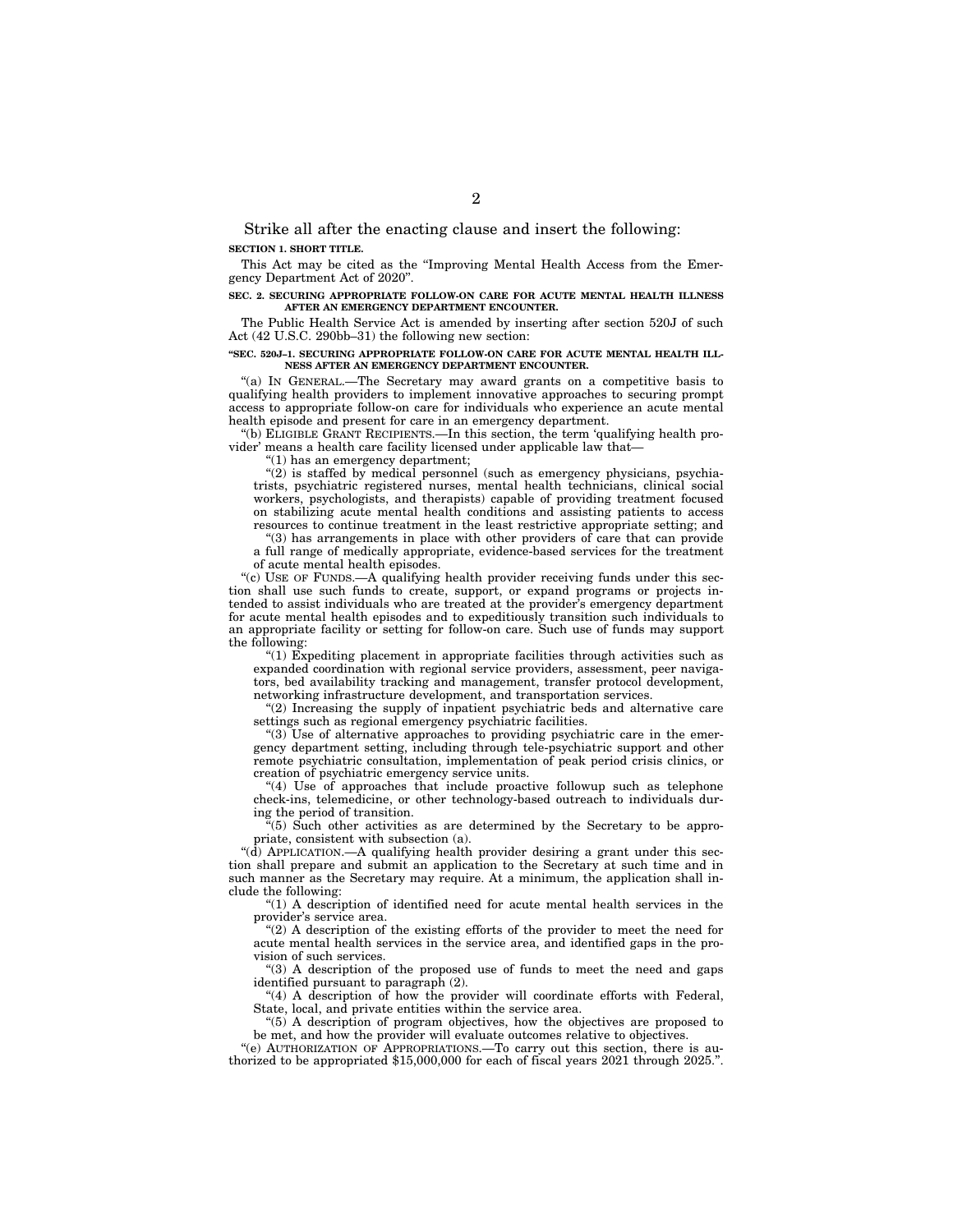#### I. PURPOSE AND SUMMARY

H.R. 2519, the ''Improving Mental Health Access from the Emergency Department Act of 2020'', introduced by Representative Raul Ruiz (D–CA) on May 3, 2019, would authorize the Secretary of Health and Human Services (the Secretary) to award grants to qualifying emergency departments for the purpose of supporting mental health services. Grant recipients must use funds to support the provision of follow-up services for individuals who present for care of acute mental health episodes, such as placement in appropriate facilities.

#### II. BACKGROUND AND NEED FOR THE LEGISLATION

Mental health is an essential part of overall health and includes an individual's emotional, psychological, and social well-being.1 Depression, anxiety, and post-traumatic stress disorder (PTSD) are among the most common mental health conditions in the United States. Nearly one third of adults report feeling worried, nervous, or anxious on a daily, weekly, or monthly basis.2 In 2018, 17 million adults and three million adolescents experienced a major depressive episode.3 Data from 2018 show that 47.6 million American adults had a mental illness in the past year, while 11.4 million adults had serious mental illness (SMI).4 Research also shows that an estimated 7.7 million children have a mental disorder.5

The coronavirus disease of 2019 (COVID–19) public health emergency has triggered distress for many Americans, such as experiencing the loss of family or community members, loss of employment, insurance, and other supports.<sup>6</sup> The Disaster Distress Helpline, supported by the Substance Abuse and Mental Health Services Administration (SAMHSA), saw an 891 percent increase in call volume in March 2020, compared to its call volume in March 2019.7 Research suggests that adverse emotional effects of the pandemic on people with mental health conditions may be exacerbated by physical distancing, self-isolation, and fear.8 Some children and adolescents are experiencing additional emotional distress because of a disrupted school schedule, family stress, or abuse at home.9

Currently, substantial barriers to treatment exist for people with mental health conditions. Of those with mental health conditions,

 $1 \, \rm{U.S.}$  Department of Health and Human Services,  $What$  is  $Mental$   $health?$   $(www.mental health.gov/basics/what-is-mental-health)$   $(accessed\, June\, 5,\, 2020).$ (www.mentalhealth.gov/basics/what-is-mental-health) (accessed June 5, 2020). 2 National Center for Health Statistics, *National Health Interview Survey, 2015–2018* 

<sup>(</sup>www.cdc.gov/nchs/nhis/index.htm) (accessed June 5, 2020). 3Substance Abuse and Mental Health Services Administration. *Key substance use and mental* 

*health indicators in the United States: Results from the 2018 National Survey on Drug Use and Health* (2019) (www.samhsa.gov/data/sites/default/files/cbhsq-reports/

 $\begin{array}{lcl} \text{NSDUHNationalFindingsReport2018/NSDUHNational FindingsReport2018.pdf).\\ \hspace{0.5cm} ^{4} \; Id. \\ \hspace{0.5cm} ^{5} \; Wh \text{it} \\ \text{in} \\ \text{in} \\ \text{on} \\ \text{in} \\ \text{in} \\ \text{in} \\ \text{in} \\ \text{in} \\ \text{in} \\ \text{in} \\ \text{in} \\ \text{in} \\ \text{in} \\ \text{in} \\ \text{in} \\ \text{in} \\ \text{in} \\ \text{in} \\ \text{in} \\ \text{in} \\ \text{in} \\ \text{in} \\ \text{in} \\ \text{in}$ 

<sup>(</sup>pubmed.ncbi.nlm.nih.gov/30742204/).<br><sup>6</sup> Kaiser Family Foundation, *The Implications of COVID–19 for Mental Health and Substance*<br>Use (Aug. 21, 2020) (www.kff.org/coronavirus-covid-19/issue-brief/the-implications-of-covid-

mental-health-and-substance-use/).<br><sup>7</sup> Calls to US helpline jump 891%, as White House is warned of mental health crisis, ABC<br>News (Apr. 7, 2020) (abcnews.go.com/Politics/calls-us-helpline-jump-891-white-house-warned/

story?id=70010113).<br><sup>8</sup> Kaiser Family Foundation, *The Implications of COVID–19 for Mental Health and Substance*<br>Use (Apr. 21, 2020) (www.kff.org/coronavirus-covid-19/issue-brief/the-implications-of-covid-19-for-

mental-health-and-substance-use/).<br><sup>9</sup> United Nations, *Policy Brief: COVID–19 and the Need for Action on Mental Health,* (May 13,<br>2020) (www.un.org/sites/un2.un.org/files/un\_policy\_brief-covid\_and\_mental\_health\_final.pdf)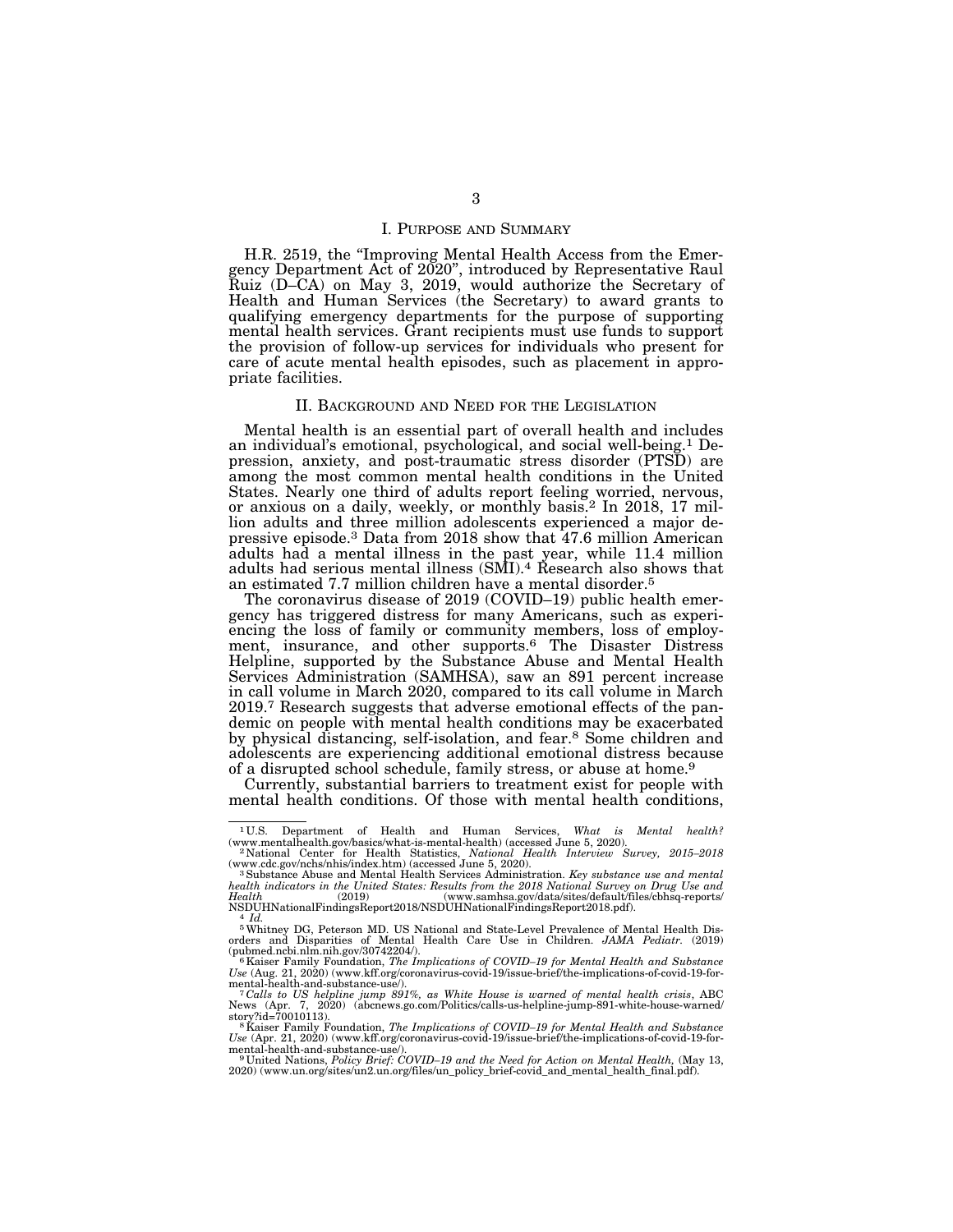only slightly more than 43 percent say they have received treatment.<sup>10</sup> For adults with SMI, 64.1 percent said they have received care.11 Overall, 11.2 million adults with mental conditions and 5.1 million adults with SMI said they had an unmet mental health treatment need in 2018.12 Studies show that the most common reason individuals do not seek care is the inability to pay for services.13 Other barriers include fear of discrimination in housing or employment.<sup>14</sup> Workforce shortages have also contributed to the lack of available treatment.15

Past research found that one in every eight emergency department visits in the United States is related to a mental health or substance use disorder.<sup>16</sup> A recent study by the University of Southern California Schaeffer Center found that emergency room visits for mental-health concerns have substantially increased since 2009, most of which were driven by adolescents and young adults.17

H.R. 2519 would help to increase access to care for individuals who report to the emergency department for acute mental health episode. Under the bill, the Secretary is authorized to award grants to health care providers to support innovative approaches for providing follow-up care for individuals treated in the emergency department for acute mental health episodes.

#### III. COMMITTEE HEARINGS

For the purposes of section 103(i) of H. Res. 6 of the 116th Congress, the following hearing was used to develop or consider H.R. 2519:

The Subcommittee on Health held a virtual legislative hearing on June 30, 2020, entitled ''High Anxiety and Stress: Legislation to Improve Mental Health During Crisis,'' to consider H.R. 2519, the ''Improving Mental Health Access from the Emergency Department Act", and  $\bar{2}1$  other bills. The Subcommittee received testimony from the following witnesses:

• The Honorable Patrick J. Kennedy, Founder of the Kennedy Forum and former Member of Congress

• Arthur C. Evans, Jr., Ph.D., Chief Executive Officer, American Psychological Association

• Jeffrey L. Geller, M.D., M.P.H., President, American Psychiatric Association, Professor of Psychiatry and Director of Public Sector Psychiatry at the University of Massachusetts Medical School Worcester Recovery Center and Hospital

<sup>&</sup>lt;sup>10</sup> U.S. Department of Health and Human Services, *Mental Health Myths and Fact* (www.mentalhealth.gov) (accessed June 6, 2020).<br><sup>11</sup>*Id.*<br><sup>12</sup>*Id.*<br><sup>13</sup>Novak P. et al., *Behavioral health treatment utilization among ind* 

*opioid use disorder and mental illness: Evidence from a national survey.* Journal of Substance Abuse Treatment (2019).

<sup>&</sup>lt;sup>14</sup>Mojtabai R. et al., *Comparing barriers to mental health treatment and substance use dis*order treatment among individuals with comorbid major depression and substance use disorders.<br>Journal of Substance Abuse Treatment (2014) (pubmed.ncbi.nlm.nih.gov/30665603/).<br><sup>15</sup>Health Resources & Services Administration,

<sup>(</sup>data.hrsa.gov/topics/health-workforce/shortage-areas) (accessed June 5, 2020). 16Moore B.J. (IBM Watson Health), Stocks C (AHRQ), Owens PL (AHRQ). *Trends in Emer-*

gency Department Visits, 2006–2014. HCUP Statistical Brief #227. (September 2017).<br><sup>17</sup>Genevieve Santillanes et al., National trends in mental health-related emergency depart-<br>ment visits by children and adults, 2009–2015, cember 20, 2019).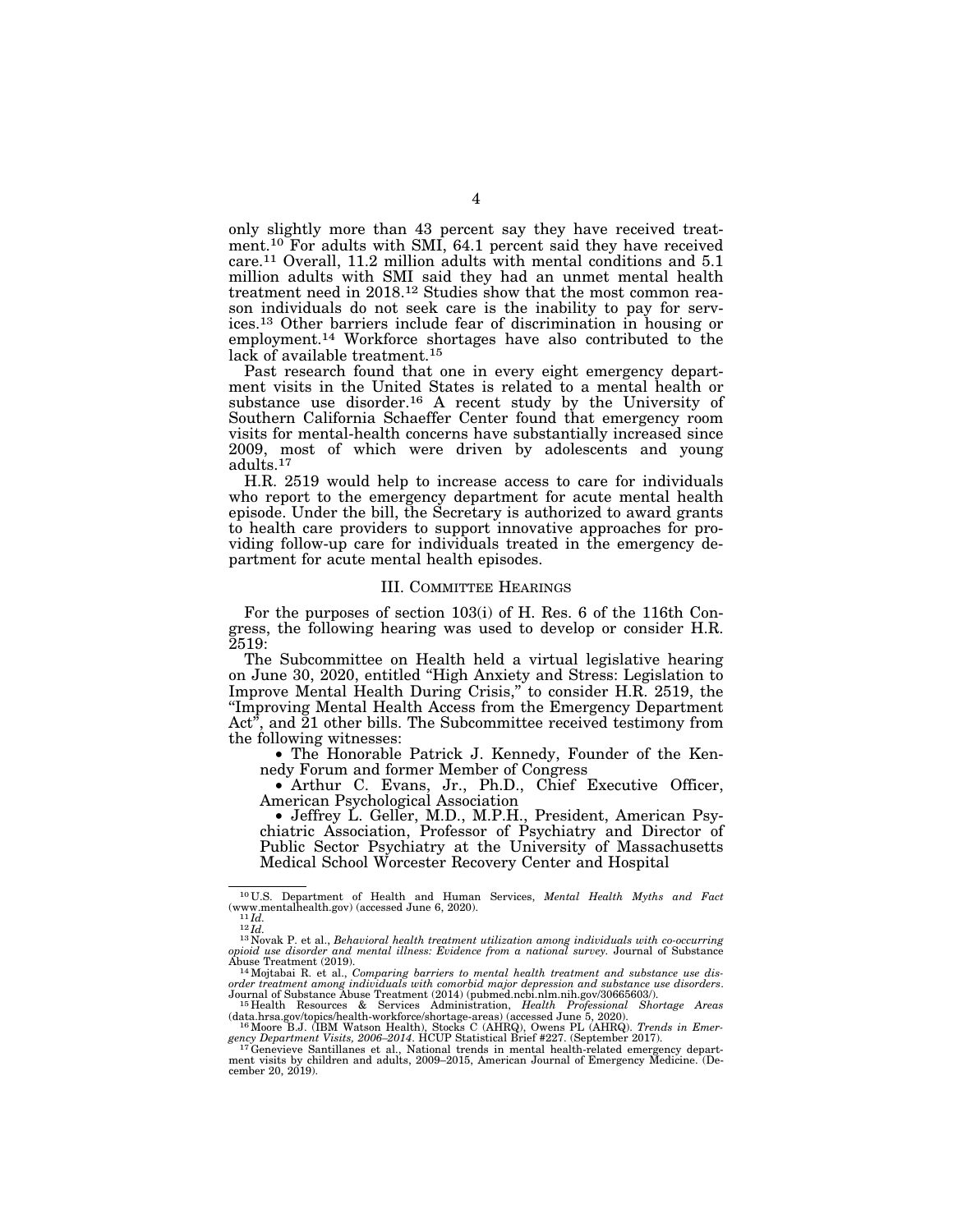• Arriana Gross, National Youth Advisory Board Member, Sandy Hook Promise Students Against Violence Everywhere (SAVE) Promise Club

## IV. COMMITTEE CONSIDERATION

Representative Ruiz (D–CA) introduced H.R. 2519, the ''Improving Mental Health Access from the Emergency Department Act of 2020'', on May 3, 2019, and the bill was referred to the Committee on Energy and Commerce. H.R. 2519 was then referred to the Subcommittee on Health on May 6, 2019. A legislative hearing was held on the bill on July 30, 2020.

On September 9, 2020, H.R. 2519 was discharged from further consideration by the Subcommittee on Health as it was called up for markup by the full Committee on Energy and Commerce. The full Committee met in virtual open markup session on September 9, 2020, pursuant to notice, to consider H.R. 2519. During consideration of the bill, a Manager's amendment, offered by Mr. Ruiz, was agreed to by a voice vote. Upon conclusion of consideration of the bill, the full Committee agreed to a motion on final passage by Mr. Pallone, Chairman of the committee, to order H.R. 2519 reported favorably to the House, amended, by a voice vote, a quorum being present.

#### V. COMMITTEE VOTES

Clause 3(b) of rule XIII of the Rules of the House of Representatives requires the Committee to list each record vote on the motion to report legislation and amendments thereto. The Committee advises that there were no record votes taken on H.R. 2519, including the motion for final passage of the bill.

## VI. OVERSIGHT FINDINGS

Pursuant to clause  $3(c)(1)$  of rule XIII and clause  $2(b)(1)$  of rule X of the Rules of the House of Representatives, the oversight findings and recommendations of the Committee are reflected in the descriptive portion of the report.

### VII. NEW BUDGET AUTHORITY, ENTITLEMENT AUTHORITY, AND TAX **EXPENDITURES**

Pursuant to 3(c)(2) of rule XIII of the Rules of the House of Representatives, the Committee adopts as its own the estimate of new budget authority, entitlement authority, or tax expenditures or revenues contained in the cost estimate prepared by the Director of the Congressional Budget Office pursuant to section 402 of the Congressional Budget Act of 1974.

The Committee has requested but not received from the Director of the Congressional Budget Office a statement as to whether this bill contains any new budget authority, spending authority, credit authority, or an increase or decrease in revenues or tax expenditures.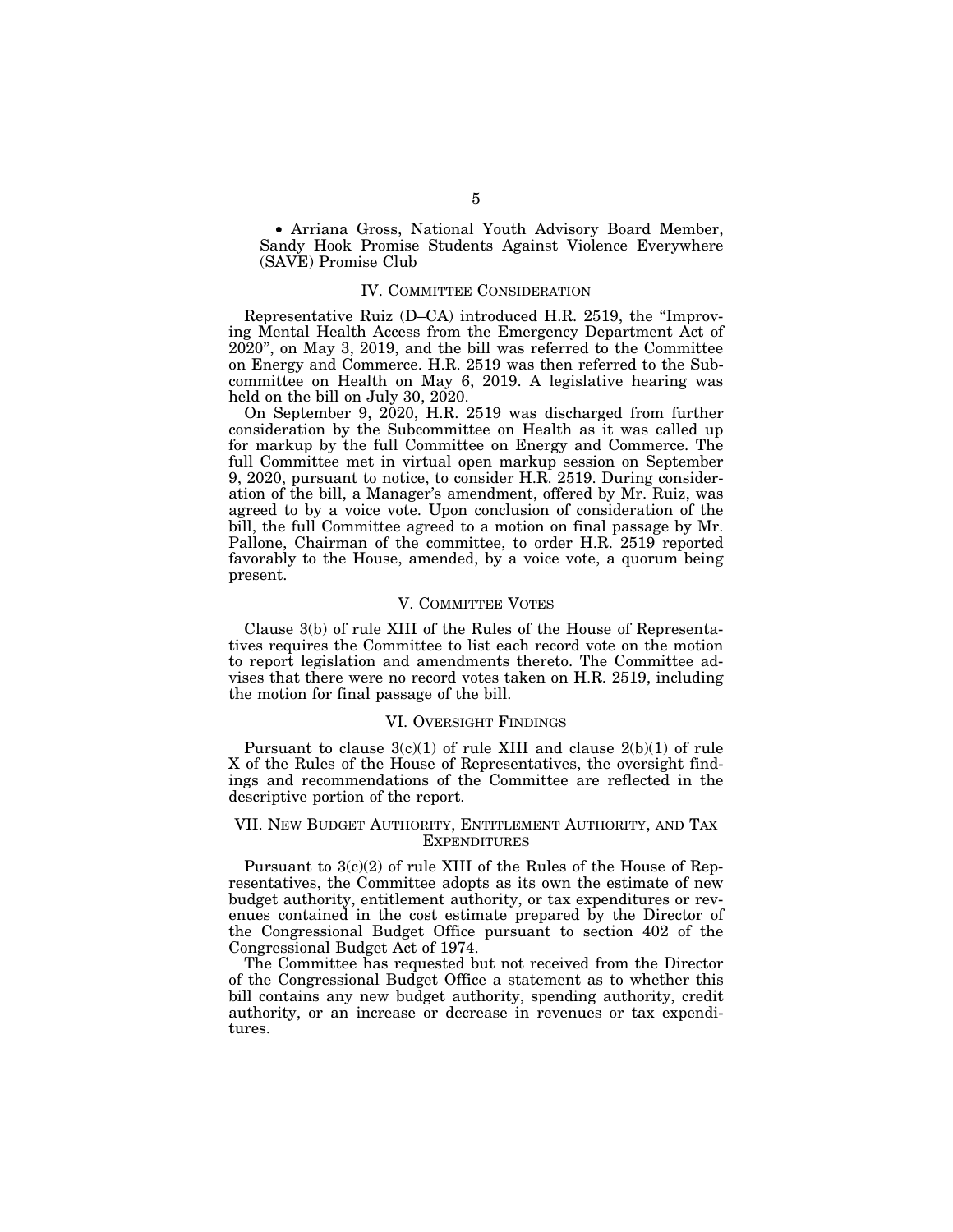#### VIII. FEDERAL MANDATES STATEMENT

The Committee adopts as its own the estimate of Federal mandates prepared by the Director of the Congressional Budget Office pursuant to section 423 of the Unfunded Mandates Reform Act.

#### IX. STATEMENT OF GENERAL PERFORMANCE GOALS AND OBJECTIVES

Pursuant to clause  $3(c)(4)$  of rule XIII, the general performance goal or objective of this legislation is to authorize the Secretary, acting through the Director of the Center for Mental Health Services of SAMHSA, to award grants to implement innovative approaches to securing prompt access to appropriate follow-up care for individuals who experience an acute mental health episode and present for care in an emergency department, and for other purposes.

#### X. DUPLICATION OF FEDERAL PROGRAMS

Pursuant to clause 3(c)(5) of rule XIII, no provision of H.R. 2519 is known to be duplicative of another Federal program, including any program that was included in a report to Congress pursuant to section 21 of Public Law 111–139 or the most recent Catalog of Federal Domestic Assistance.

#### XI. COMMITTEE COST ESTIMATE

Pursuant to clause  $3(d)(1)$  of rule XIII, the Committee adopts as its own the cost estimate prepared by the Director of the Congressional Budget Office pursuant to section 402 of the Congressional Budget Act of 1974.

## XII. EARMARKS, LIMITED TAX BENEFITS, AND LIMITED TARIFF **BENEFITS**

Pursuant to clause  $9(e)$ ,  $9(f)$ , and  $9(g)$  of rule XXI, the Committee finds that H.R. 2519 contains no earmarks, limited tax benefits, or limited tariff benefits.

### XIII. ADVISORY COMMITTEE STATEMENT

No advisory committee within the meaning of section 5(b) of the Federal Advisory Committee Act was created by this legislation.

#### XIV. APPLICABILITY TO LEGISLATIVE BRANCH

The Committee finds that the legislation does not relate to the terms and conditions of employment or access to public services or accommodations within the meaning of section 102(b)(3) of the Congressional Accountability Act.

#### XV. SECTION-BY-SECTION ANALYSIS OF THE LEGISLATION

#### *Section 1. Short title*

Section 1 designates that the short title may be cited as the ''Improving Mental Health Access from the Emergency Department Act of  $2020$ ".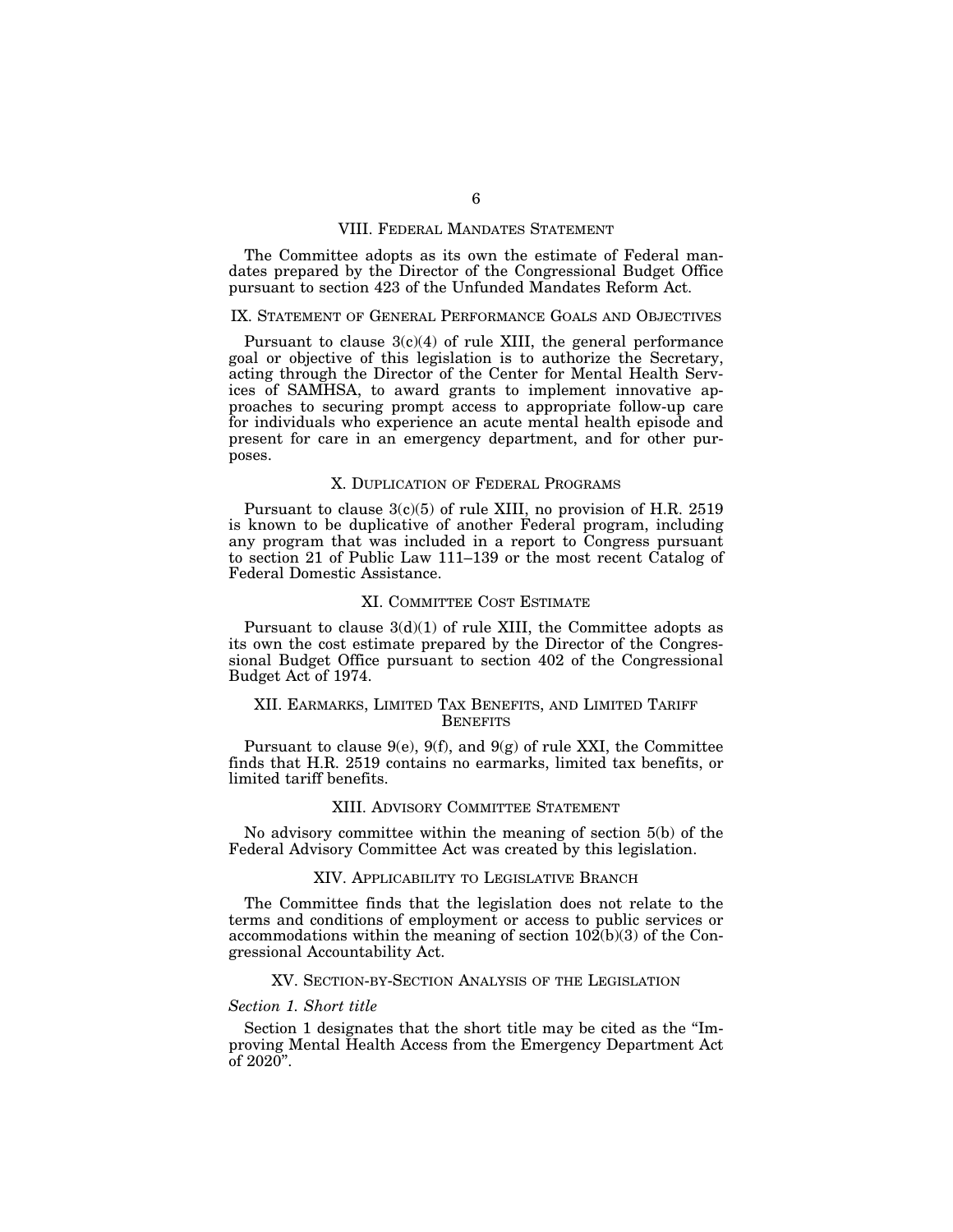## *Sec. 2. Securing appropriate follow up care for acute mental health illness after an emergency department encounter*

Section 2 amends the Public Health Service Act to authorize the Secretary to award grants on a competitive basis to qualifying health providers to implement innovative approaches for securing prompt access to appropriate follow-up care for individuals who experience an acute mental health episode and present for care in an emergency department. A "qualifying health provider" is defined as a licensed facility that: has an emergency department; is staffed by medical personnel capable of providing treatment focused on stabilizing acute mental health conditions and assisting patients to access resources to continue treatment in the least restrictive emergency setting; and has arrangements in place with other providers of care that can provide a full range of medically appropriate, evidence-based services for the treatment of acute mental health episodes.

Qualifying health providers that receive funding shall use the funds for the purposes of creating, supporting, or expanding programs or projects intended to assist individuals who are treated at the provider's emergency department for acute mental health episodes, and to expeditiously transition such individuals to an appropriate facility or setting for follow-up care. Those criteria include: expediting placement in appropriate facility; increasing the supply of inpatient psychiatric beds and alternative care settings; use of alternative approaches to providing psychiatric care in emergency department settings (such as tele-psychiatric support and other remote psychiatric consultation, or implementation of peak period crisis clinics); use of approaches that include proactive follow-up (such as telephone check-ins or telemedicine); and such other relevant activities determined by the Secretary.

At a minimum, qualifying health care providers who apply must provide the Secretary with descriptions of: identified needs for acute mental health services in the provider's service area; existing efforts to meet the need for acute mental health services in the service area and identified gaps in those efforts; proposed uses of the grant funds; and how the provider will coordinate efforts with Federal, State, local, and private entities within the services area. In addition, qualifying providers must also provide the Secretary with their program objectives, how those objectives are proposed to be met, and how the provider will evaluate outcomes relative to those objectives.

Section 2 authorizes \$15 million for each of the fiscal years 2021 through 2025.

XVI. CHANGES IN EXISTING LAW MADE BY THE BILL, AS REPORTED

In compliance with clause 3(e) of rule XIII of the Rules of the House of Representatives, changes in existing law made by the bill, as reported, are shown as follows (new matter is printed in italics and existing law in which no change is proposed is shown in roman):

## **PUBLIC HEALTH SERVICE ACT**

\* \* \* \* \* \* \*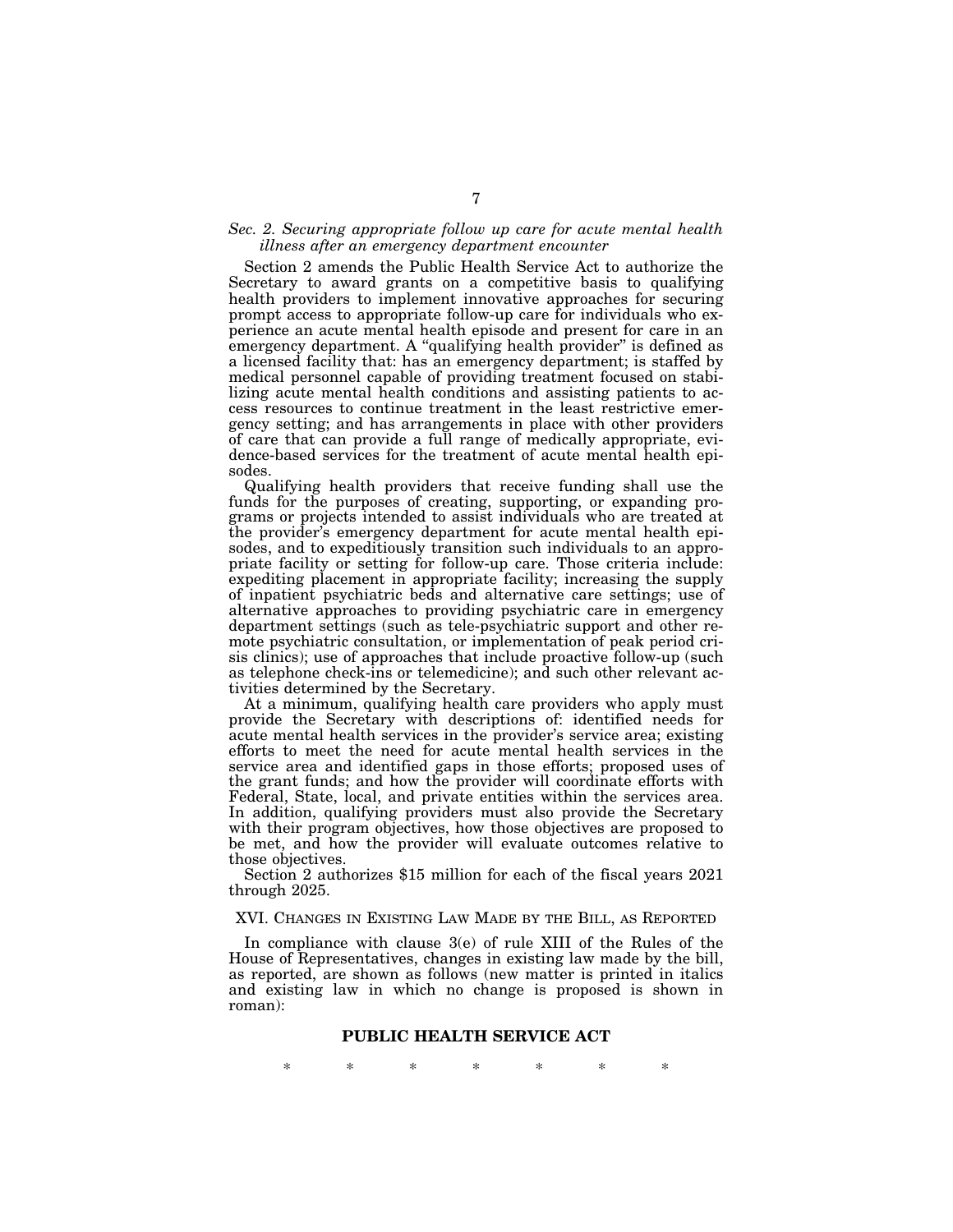## TITLE V—SUBSTANCE ABUSE AND MENTAL HEALTH SERVICES ADMINISTRATION

\* \* \* \* \* \* \*

PART B—CENTERS AND PROGRAMS

\* \* \* \* \* \* \*

Subpart 3—Center for Mental Health Services

# \* \* \* \* \* \* \*

#### *SEC. 520J–1. SECURING APPROPRIATE FOLLOW-ON CARE FOR ACUTE MENTAL HEALTH ILLNESS AFTER AN EMERGENCY DE-PARTMENT ENCOUNTER.*

*(a) IN GENERAL.—The Secretary may award grants on a competitive basis to qualifying health providers to implement innovative approaches to securing prompt access to appropriate follow-on care for individuals who experience an acute mental health episode and present for care in an emergency department.* 

*(b) ELIGIBLE GRANT RECIPIENTS.—In this section, the term ''qualifying health provider'' means a health care facility licensed under applicable law that—* 

*(1) has an emergency department;* 

*(2) is staffed by medical personnel (such as emergency physicians, psychiatrists, psychiatric registered nurses, mental health technicians, clinical social workers, psychologists, and therapists) capable of providing treatment focused on stabilizing acute mental health conditions and assisting patients to access resources to continue treatment in the least restrictive appropriate setting; and* 

*(3) has arrangements in place with other providers of care that can provide a full range of medically appropriate, evidence-based services for the treatment of acute mental health episodes.* 

*(c) USE OF FUNDS.—A qualifying health provider receiving funds under this section shall use such funds to create, support, or expand programs or projects intended to assist individuals who are treated at the provider's emergency department for acute mental health episodes and to expeditiously transition such individuals to an appropriate facility or setting for follow-on care. Such use of funds may support the following:* 

*(1) Expediting placement in appropriate facilities through activities such as expanded coordination with regional service providers, assessment, peer navigators, bed availability tracking and management, transfer protocol development, networking infrastructure development, and transportation services.* 

*(2) Increasing the supply of inpatient psychiatric beds and alternative care settings such as regional emergency psychiatric facilities.* 

*(3) Use of alternative approaches to providing psychiatric care in the emergency department setting, including through tele-psychiatric support and other remote psychiatric consultation, implementation of peak period crisis clinics, or creation of psychiatric emergency service units.*